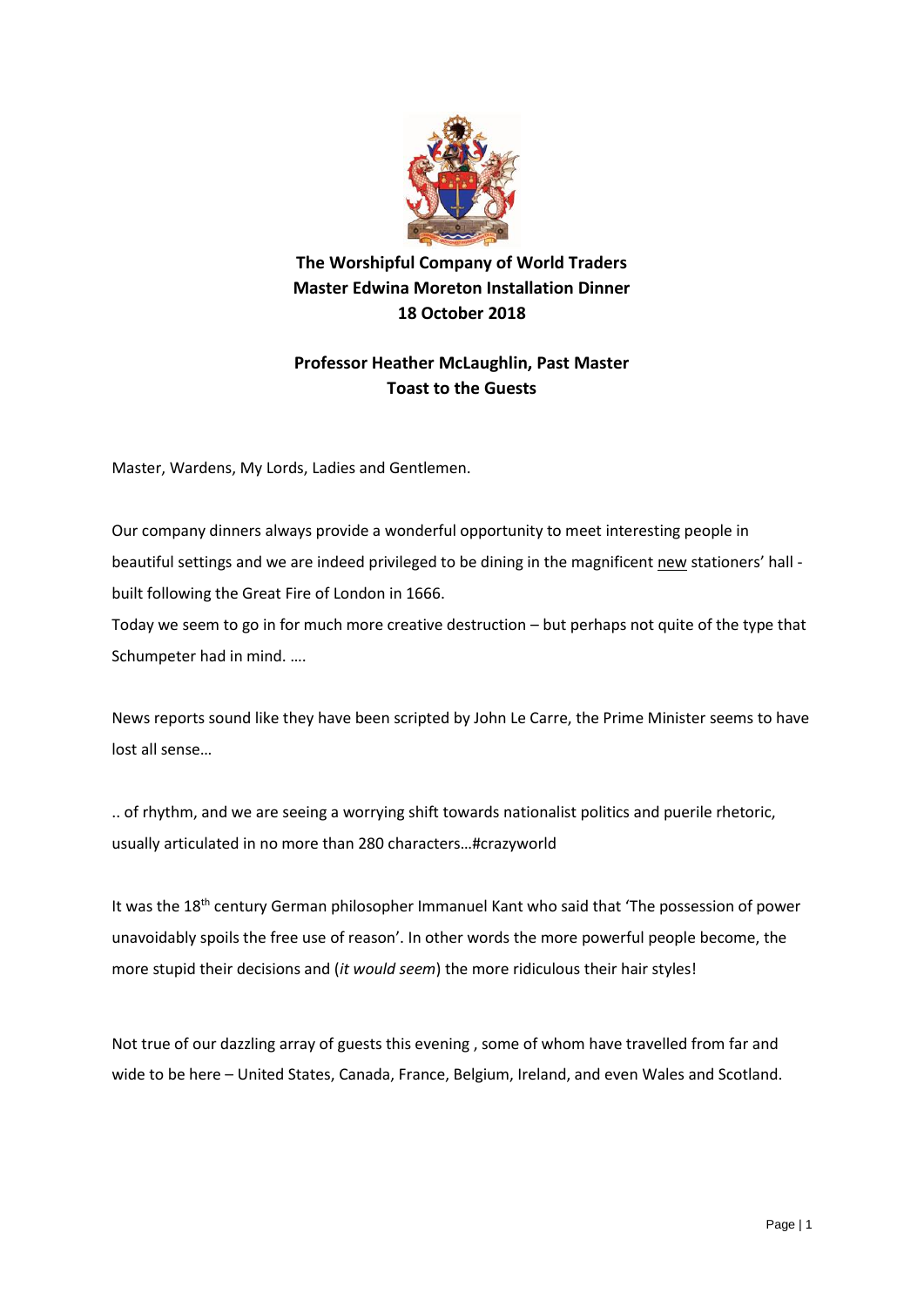As guests of the Company, we welcome the Master Constructor, Michael Parrett and his Clerk. Michael is a world-renowned expert in building pathology. He became something of TV celebrity as an expert on the BBC2 series 'Raising the Roof', which exposed the misdiagnosis of rising damp. Mike now investigates failures in ancient and modern buildings such as the Basilica San Marco in Venice, and the Helena May building in Hong Kong.

We also welcome Master Insurer, Terry Masters and his Clerk. Terry has enjoyed a distinguished career in reinsurance and underwriting which culminated in his appointment as CEO of Aon ReSolutions before retiring last year.

Master Fruiterer, John Warner and his wife Mavis are here as guests of Past Master Robert Alston. John is a Chartered Civil Engineer who has worked on projects all over the world and wife Mavis was one of the first women to become eligible for Membership of the London Stock Exchange.

We are pleased to host our Honorary Chaplain, the Reverend Sophia Acland, and to welcome our former Chaplain and Honorary Liveryman Bertrand Olivier, now Dean of Montreal.

The Immediate Past Master led a successful delegation of World Traders to Dublin earlier this year and we are pleased to welcome Justin Sullivan from IDA Ireland as his guest this evening.

Guests of the Master include Sue Balsom, former High Sheriff of Dyfed (and husband Denis). It's notable that her year as High Sheriff (2017-18) saw a historic hat-trick , when, for the first time, three women simultaneously occupied the offices of Lord Lieutenant, Lord Bishop and High Sheriff in the old county of Dyfed.

Also guests of the Master are Rose Gottemoeller (Deputy Secretary General of Nato) and husband Ray Arnaudo. Rose took up her position in 2016, after serving nearly five years as the Under Secretary for Arms Control and International Security at the U.S. Department of State. She has also served on the National Security Council staff as Director for Russia, Ukraine and Eurasia Affairs and has taught Soviet military policy and Russian security at Georgetown University.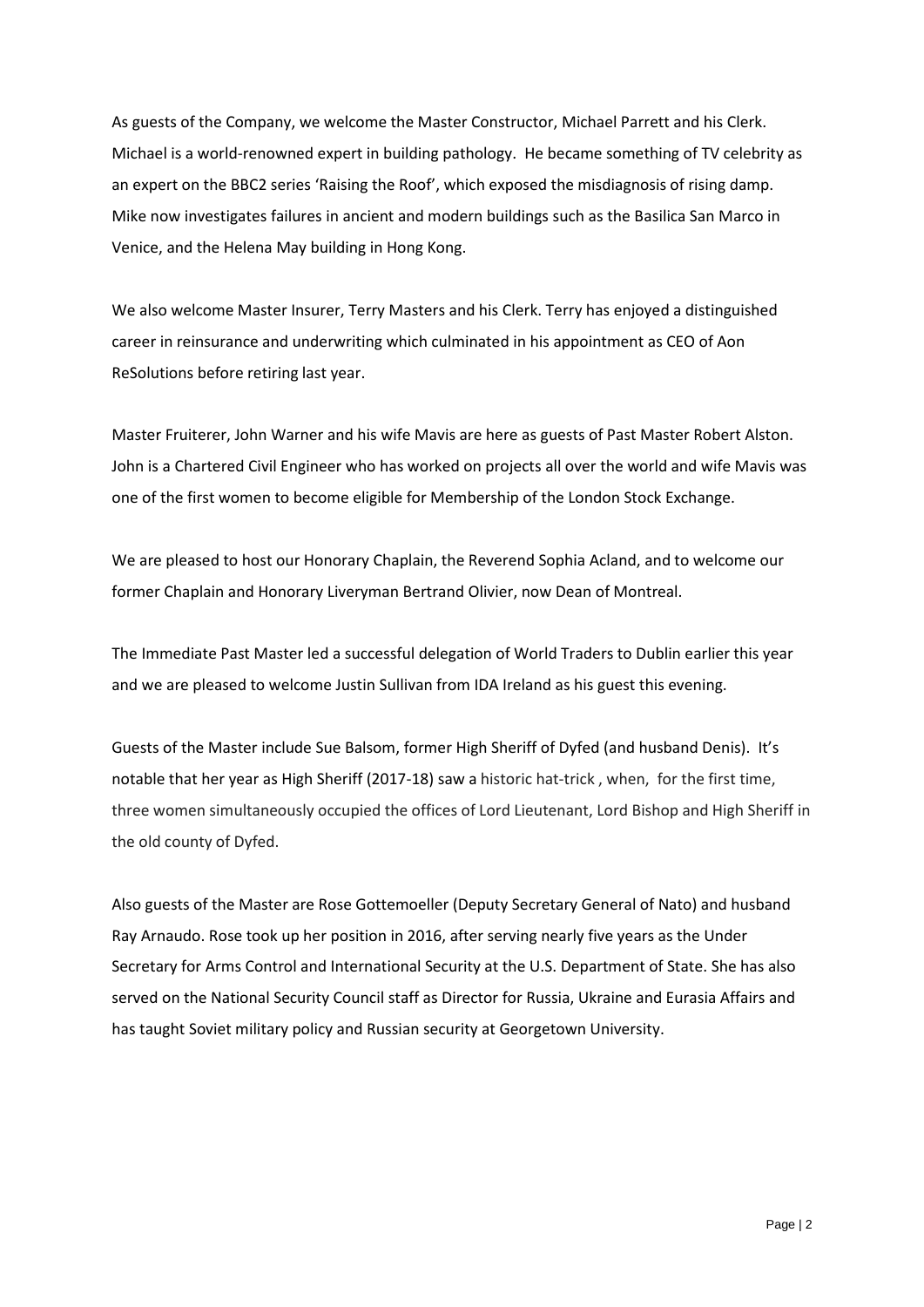Our speaker and guest of honour is the Rt Hon Lord (George) Robertson of Port Ellen.

There's so much material to work with, it's difficult to do his CV justice in a couple of minutes – and so here are the highlights of the highlights.

Lord Robertson is Special Advisor to BP, Chairman of BP Russian Investments Ltd and Senior Counselor at the Washington DC based Cohen Group.

He was born in Port Ellen on the Isle of Islay, the son of a policeman and a French teacher but did not share his father's political views or his mother's language ability. He once said that he could make a declaration of war in French but ordering fish in a restaurant was a bit more difficult. He was educated at Dunoon Grammar School and the University of Dundee where he studied for an MA in Economics as well as leading a number of protests.

He began his career as a trade unionist and became senior negotiator in the Scotch Whisky Industry. He was elected MP for Hamilton in 1978 and from 1979-1993 held senior parliamentary Opposition roles including 11 years on Foreign Affairs. In 1993 he was elected to the Shadow Cabinet and served as Principal Opposition Spokesman on Scotland.

He was appointed Secretary of State for Defence in 1997 and then in 1999 became the 10th Secretary General of NATO and was elevated to the House of Lords.

In 2004 he was personally appointed by the Queen as one of the sixteen Knights of the Thistle (KT), and awarded the Knight Grand Cross of the Order of St Michael and St George. He was awarded the US Presidential Medal of Freedom, America's top civilian honour in 2003. He has fourteen Honorary Doctorates (*I do think that's excessive*) and he is an Honorary Professor of Politics at the University of Stirling.

He has held a number of Non-Executive and Charity roles including Trustee of the Queen Elizabeth Diamond Jubilee Trust and the British Forces Foundation. He is passionate about road safety following a serious accident where his Ford Cortina was hit 'head on' by a Royal Navy Land Rover carrying 100lbs of gelignite and a box of detonators.